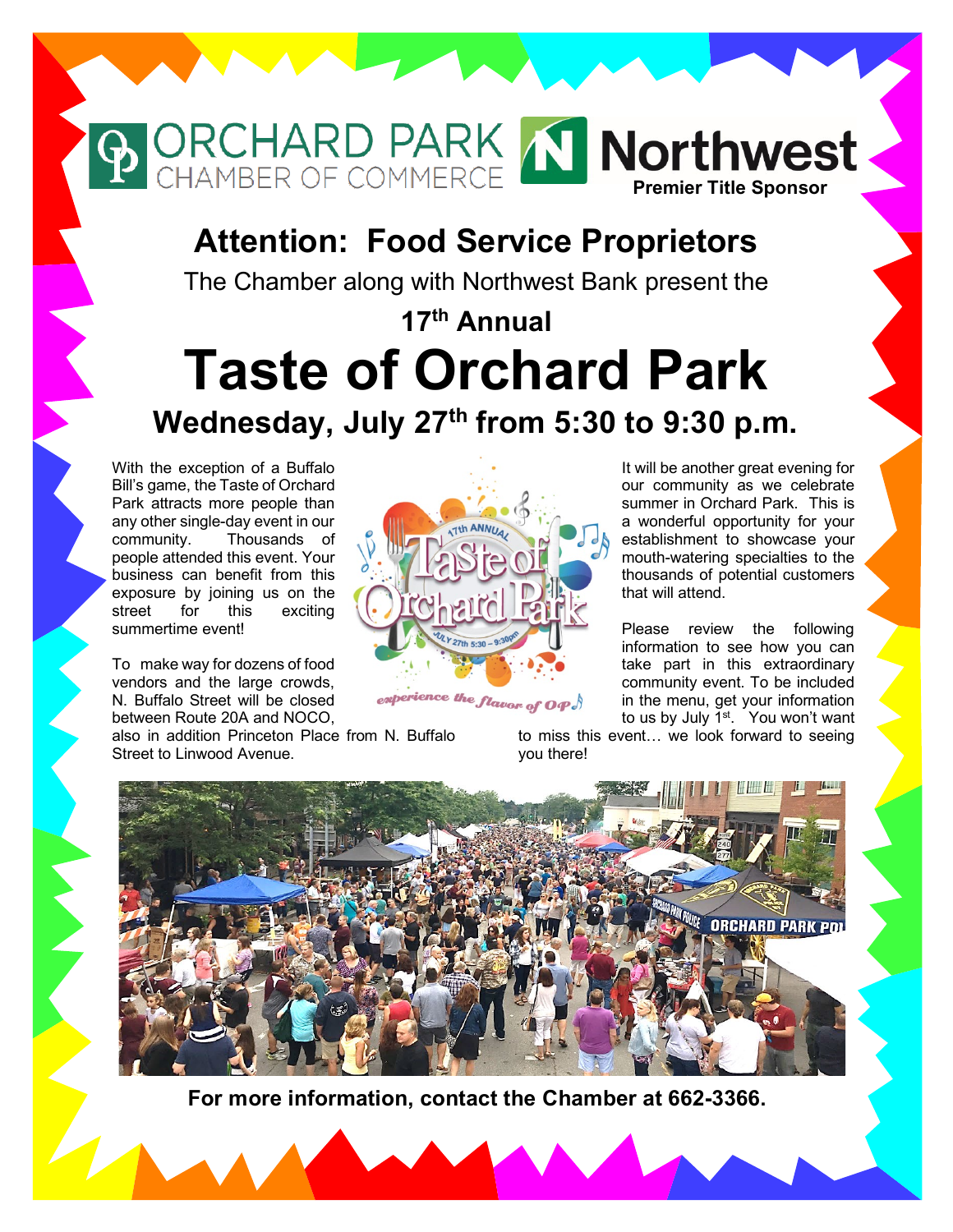

# **Taste of Orchard Park Vendor Application**

**WHEN:** Wednesday, July 27, 2022

**TIME:** 5:30 p.m - 9:30 p.m.

**LOCATION:** N. Buffalo St. (Route 20A to NOCO) Princeton Pl. (N. Buffalo St. to Linwood Ave.)

**VENDOR FEE:** \$200 (For Displays under 20') \$300 (For Displays over 20')

**Cutoff for registration is Friday, July 1st.**





- You must be a **member** of the Orchard Park Chamber of Commerce to participate as a Food Vendor in this event.
- **Vendors are responsible for all monies collected, no tickets will be utilized.**
- Food Vendors are only permitted to offer food and/or non-alcoholic beverages, unless you have a liquor license.
- $\triangleright$  Remittance of applicable state and local sales tax will be each vendor's responsibility.
- $\triangleright$  Return this completed form with payment along with your menu form ASAP. A Certificate of Insurance listing the Chamber as an additional insured on a primary and non-contributory basis must be in the Chamber office by July 8th.
- Following receipt of your payment, an Event Representative will contact you to confirm details.
- $\triangleright$  All temporary food service stands must have a valid health permit to operate. An application and instructions are enclosed for your convenience or use fillable link below.

- - - - - - - - - - - - - - - - - - - - *Detach and submit with your payment* - - - - - - - - - - - - - - - - - - - - - - -

(http://www2.erie.gov/health/sites/www2.erie.gov.health/files/uploads/pdfs/temp\_food\_service\_establishment.pdf)

#### **Thank you for your participation in this exciting community event!**

- $\Box$  **YES** I would like to participate in the 17<sup>th</sup> Annual Taste of Orchard Park. My payment is enclosed.
- **NO** I cannot participate, but I would like to make a donation to support this event.  $\$\text{}$  is enclosed.

| <b>COMPANY NAME</b> | <b>PHONE</b>                                                                  |
|---------------------|-------------------------------------------------------------------------------|
| <b>CONTACT NAME</b> | E-MAIL                                                                        |
| <b>ADDRESS</b>      | <b>WEBSITE</b><br>Make abasic povable to the ODCUADD DADK CUAMDED OF COMMEDCE |

Make checks payable to the **ORCHARD PARK CHAMBER OF COMMERCE** 

and mail completed form with payment to above address.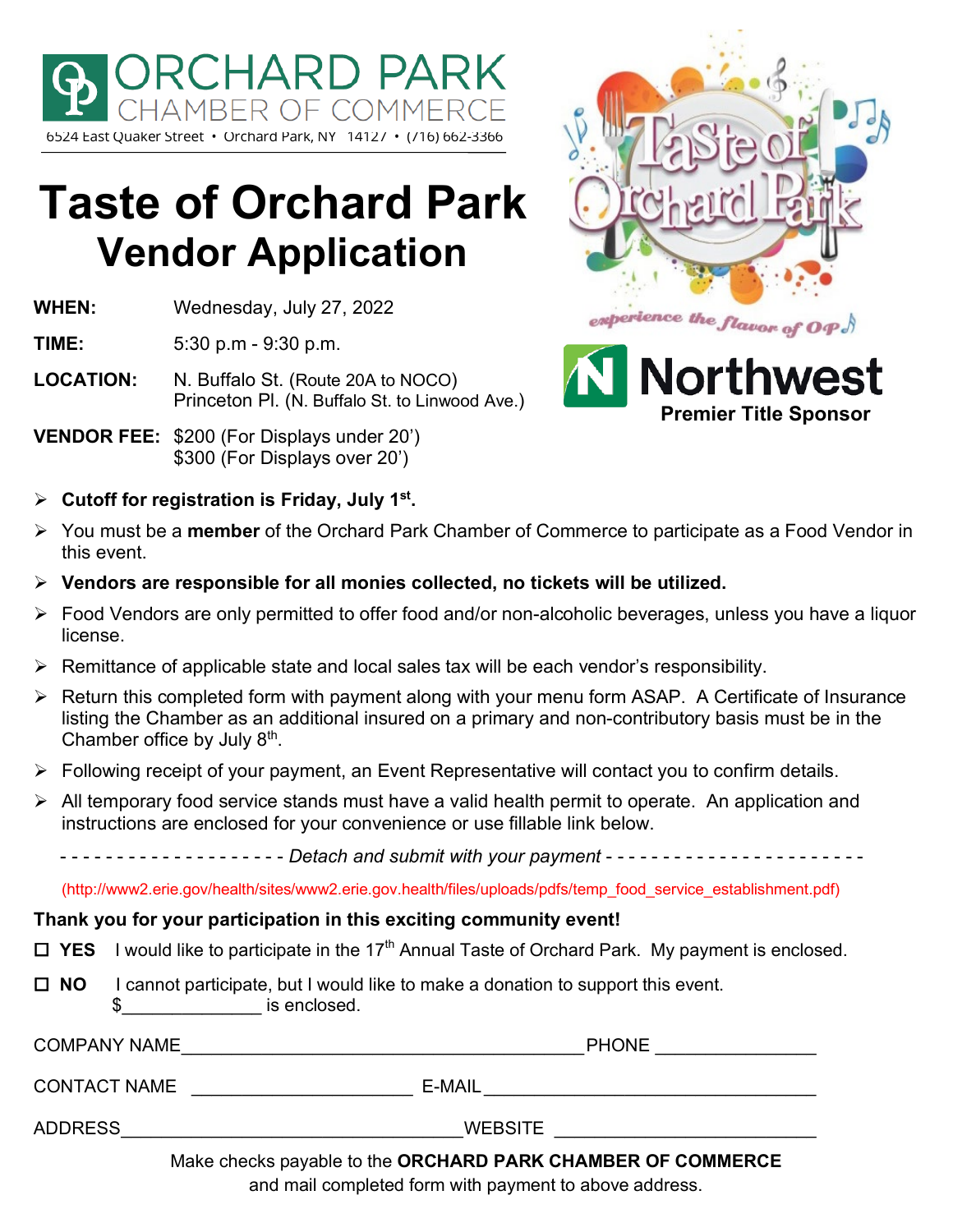



**Premier Title Sponsor**



# **Taste of Orchard Park**

### **Wednesday, July 27th ● 5:30 – 9:30 p.m.**

**N. Buffalo St. (Route 20A to NOCO) and Princeton Pl. (N. Buffalo St. to Linwood Ave.)**

### **Set-up Time: 4:30 p.m.**

Thank you for registering as a food vendor for this exciting summertime event.To be included in the menu, please complete and **return this form to the Chamber by July 1, 2022**.

**Email to opcc@OrchardParkChamber.org. For additional information, call 716-662-3366.**

Vendors will receive a designated space for their display. If needed, an electrical outlet will be available for your use. It is your responsibility to bring everything you need to the event, including a tent, tables, extension cords, utensils, napkins, plates, etc. Vendors are not permitted to use the trash cans provided for customers. You must bring your own garbage can and bags for the garbage that you generate.

# **FOOD VENDOR MENU LISTING**

BUSINESS \_\_\_\_\_\_\_\_\_\_\_\_\_\_\_\_\_\_\_\_\_\_\_\_\_\_\_\_\_\_\_\_\_\_\_\_\_\_\_\_\_\_\_\_\_\_\_\_\_\_\_\_\_\_\_\_\_\_\_\_\_\_\_\_\_\_\_\_\_\_\_\_\_\_\_\_\_

PHONE **EXECUTE** 

CONTACT PERSON

**Vendors are only permitted to offer food items and/or non-alcoholic beverages, unless you have a liquor license. Vendors are responsible for all monies collected.** 

**The menu will include up to 3 items of your food selection choices. Please include pricing.**

| Item |  |
|------|--|
| Item |  |
| Item |  |
|      |  |

**Describe your electrical requirements. Be specific to avoid circuit overload!**

**Erie County Health Dept. requires vendors to obtain a permit to operate a temporary food service establishment. If you have not yet applied for a permit, an application is attached. Fees increase the closer you get to the event so please get your health permit immediately.**

\_\_\_\_\_\_\_\_\_\_\_\_\_\_\_\_\_\_\_\_\_\_\_\_\_\_\_\_\_\_\_\_\_\_\_\_\_\_\_\_\_\_\_\_\_\_\_\_\_\_\_\_\_\_\_\_\_\_\_\_\_\_\_\_\_\_\_\_\_\_\_\_\_\_\_\_\_\_\_\_\_\_\_\_  $\_$  , and the state of the state of the state of the state of the state of the state of the state of the state of the state of the state of the state of the state of the state of the state of the state of the state of the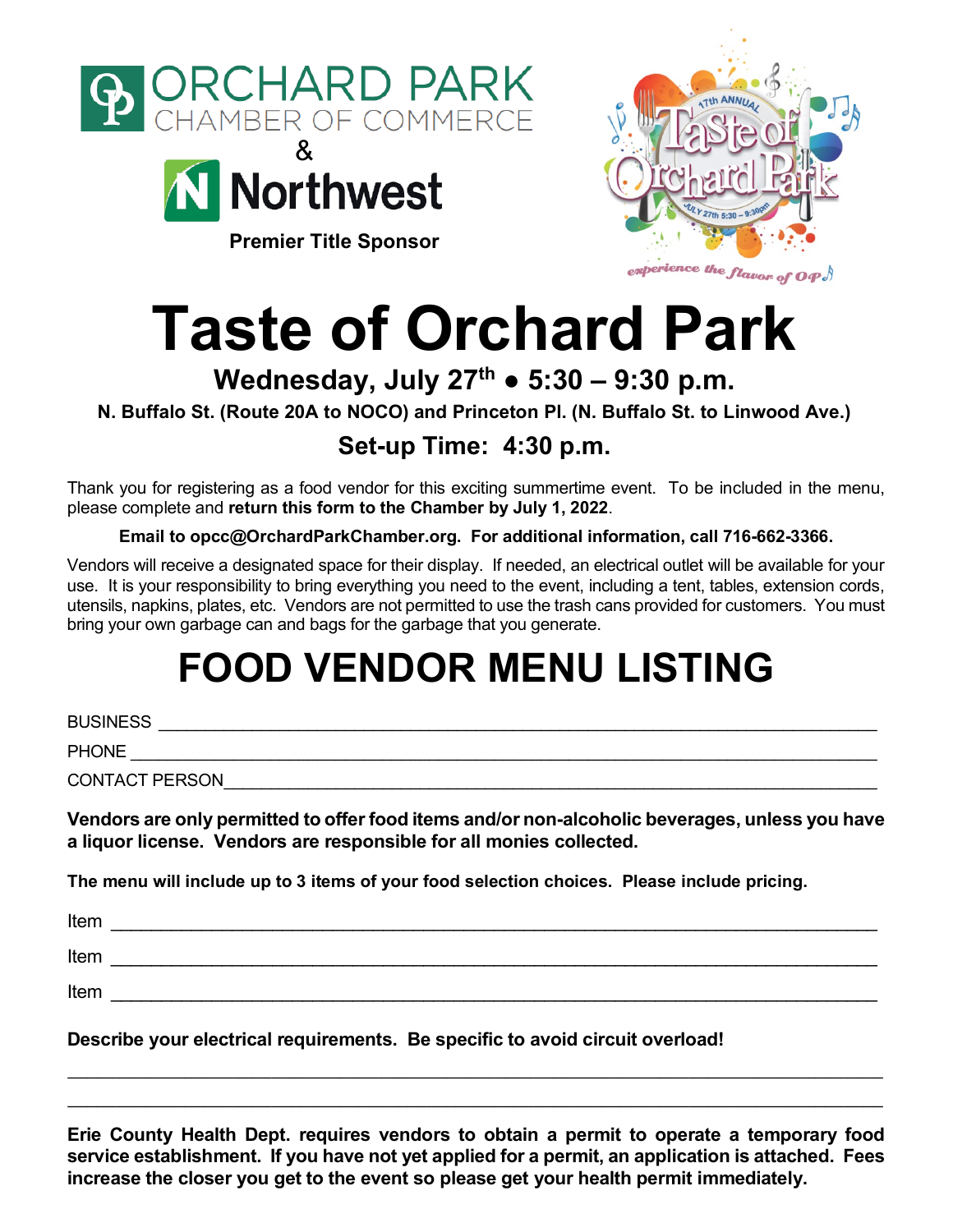#### ERIE COUNTY DEPARTMENT OF HEALTH DIVISION OF ENVIRONMENTAL HEALTH SERVICES

#### **APPLICATION FOR A PERMIT TO OPERATE A TEMPORARY FOOD SERVICE ESTABLISHMENT**

#### OPERATION OF A FOOD SERVICE ESTABLISHMENT WITHOUT A PERMIT IS A MISDEMEANOR UNDER PART 14 OF THE NEW YORK STATE SANITARY CODE.

#### SUBMIT THIS APPLICATION AT LEAST 5 DAYS BEFORE THE FIRST DAY OF OPERATION.

| 1.                          | <b>EVENT</b>                  | a. Name |                              |                                                                     |       |               |  |
|-----------------------------|-------------------------------|---------|------------------------------|---------------------------------------------------------------------|-------|---------------|--|
|                             |                               |         |                              |                                                                     |       |               |  |
|                             |                               |         |                              |                                                                     |       |               |  |
|                             |                               |         |                              |                                                                     |       |               |  |
| 2.                          | <b>FOOD STAND</b>             |         |                              |                                                                     |       |               |  |
|                             |                               |         |                              |                                                                     |       |               |  |
|                             |                               |         |                              |                                                                     |       |               |  |
| $\mathcal{F}_{\mathcal{F}}$ | <b>OPERATOR</b>               |         |                              |                                                                     |       |               |  |
|                             |                               |         |                              |                                                                     |       |               |  |
|                             |                               |         |                              |                                                                     |       |               |  |
|                             |                               |         |                              |                                                                     |       |               |  |
| 4.                          | <b>FEE REQUIRED</b>           |         |                              |                                                                     |       |               |  |
|                             |                               |         | If application is submitted: |                                                                     |       |               |  |
|                             | No. of Days of Operation      |         |                              | 5 or more days<br>4 or less days<br>prior to event: prior to event: |       |               |  |
|                             | $1 - 3$                       | fee is  | \$106                        | fee is                                                              | \$146 | Cash          |  |
|                             | $4 - 7$                       |         | \$120                        |                                                                     | \$160 | Check         |  |
|                             | $8 - 14$                      |         | \$150                        |                                                                     | \$190 | Money Order   |  |
|                             | <b>Frozen Dessert Machine</b> |         | \$25                         |                                                                     | \$25  | Total Fee: \$ |  |
|                             |                               |         |                              |                                                                     |       |               |  |

IF THIS APPLICATION IS APPROVED, THE UNDERSIGNED APPLICANT HEREBY AGREES TO OPERATE THE TEMPORARY FOOD SERVICE ESTABLISHMENT DESCRIBED ABOVE IN COMPLETE COMPLIANCE WITH THE REQUIREMENTS OF PART 14 OF THE NEW YORK STATE SANITARY CODE. APPLICANT ALSO ACKNOWLEDGES THAT WORKER'S COMPENSATION AND DISABILITY INSURANCE ARE IN FORCE AS REQUIRED.

| <b>SIGNATURE</b><br>.5.                                          |            |                |                                    | Date       |
|------------------------------------------------------------------|------------|----------------|------------------------------------|------------|
| <b>FOR DEPARTMENT USE</b><br>Permit Recommended<br>Foods Allowed | <b>Yes</b> | N <sub>0</sub> | DISTRICT B H L<br>Valid from to to | Permit No. |
| <b>Permit Conditions</b>                                         |            |                |                                    | Inspector  |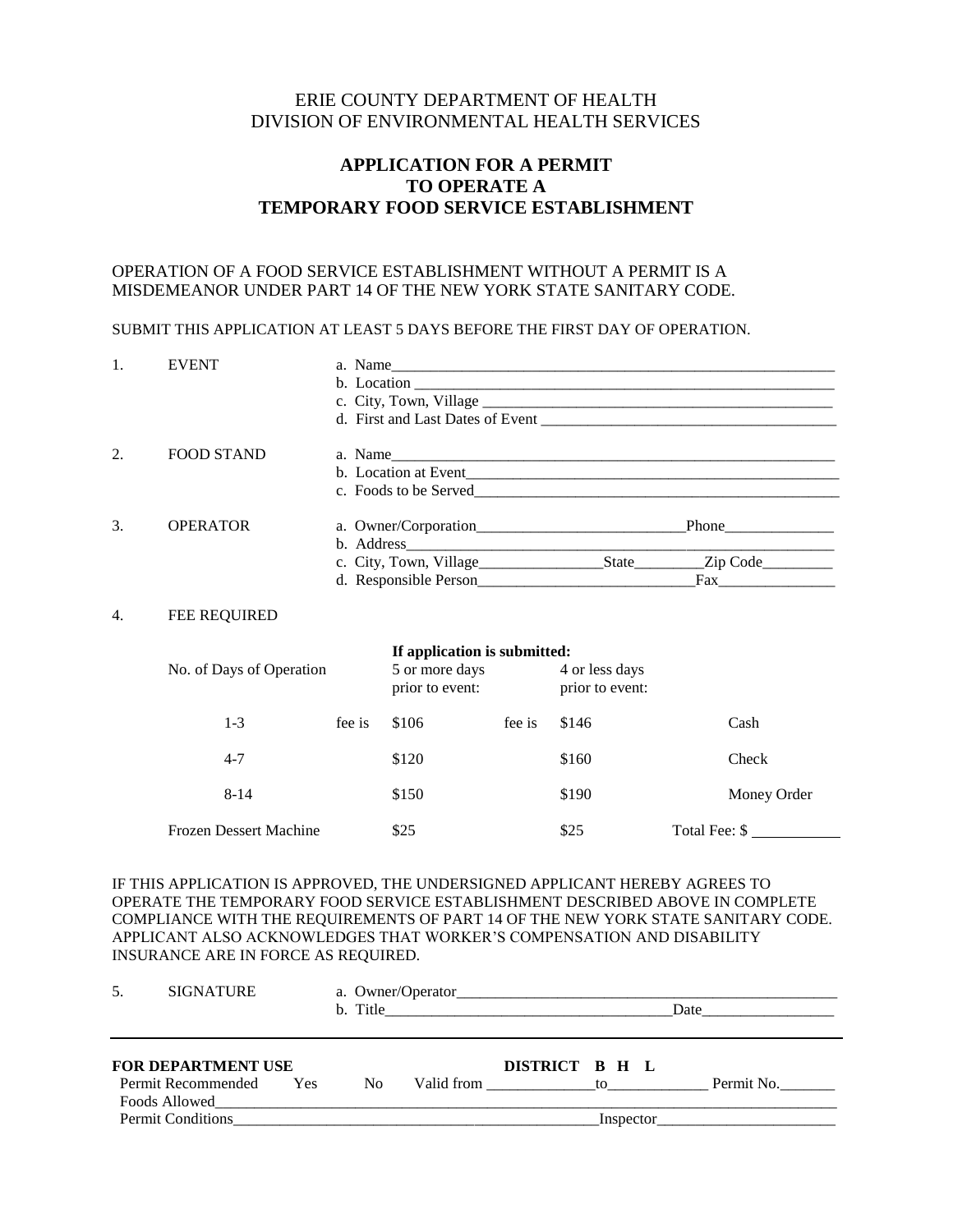#### **INSTRUCTIONS FOR COMPLETING APPLICATION FOR A PERMIT TO OPERATE A TEMPORARY FOOD SERVICE ESTABLISHMENT**

| Item 1. | <b>EVENT</b>          | a. Name of event or festival<br>b. Number and street where event is being held.<br>c. City, Town or Village event is located in.<br>d. Indicate beginning and ending dates of the event.                                                                                                                                        |
|---------|-----------------------|---------------------------------------------------------------------------------------------------------------------------------------------------------------------------------------------------------------------------------------------------------------------------------------------------------------------------------|
| Item 2. | <b>FOOD STAND</b>     | a. Name on food stand for this event.<br>b. Indicate location of stand at the event.<br>c. Indicate the foods that will be served at this stand.                                                                                                                                                                                |
| Item 3. | <b>OWNER/OPERATOR</b> | a. Name of owner of business or corporation and<br>home phone number.<br>b&c. Permanent address of business.<br>d. Name of Responsible Person – name and title of<br>individual responsible for the operation who may<br>be contacted in the event of an emergency, etc. If<br>available, fax number where permit could be sent |
| Item 4. | <b>FEE REQUIRED</b>   | Check the boxes that apply and enter the fee total.                                                                                                                                                                                                                                                                             |
| Item 5. | <b>SIGNATURE</b>      | a. Signature of the owner or operator.<br>b. Title of the person signing this application and<br>the date it was signed.                                                                                                                                                                                                        |

#### SEND APPLICATION AND PAYMENT TO:

#### **ERIE COUNTY COMMISSIONER OF FINANCE 503 KENSINGTON AVENUE BUFFALO, NEW YORK 14214**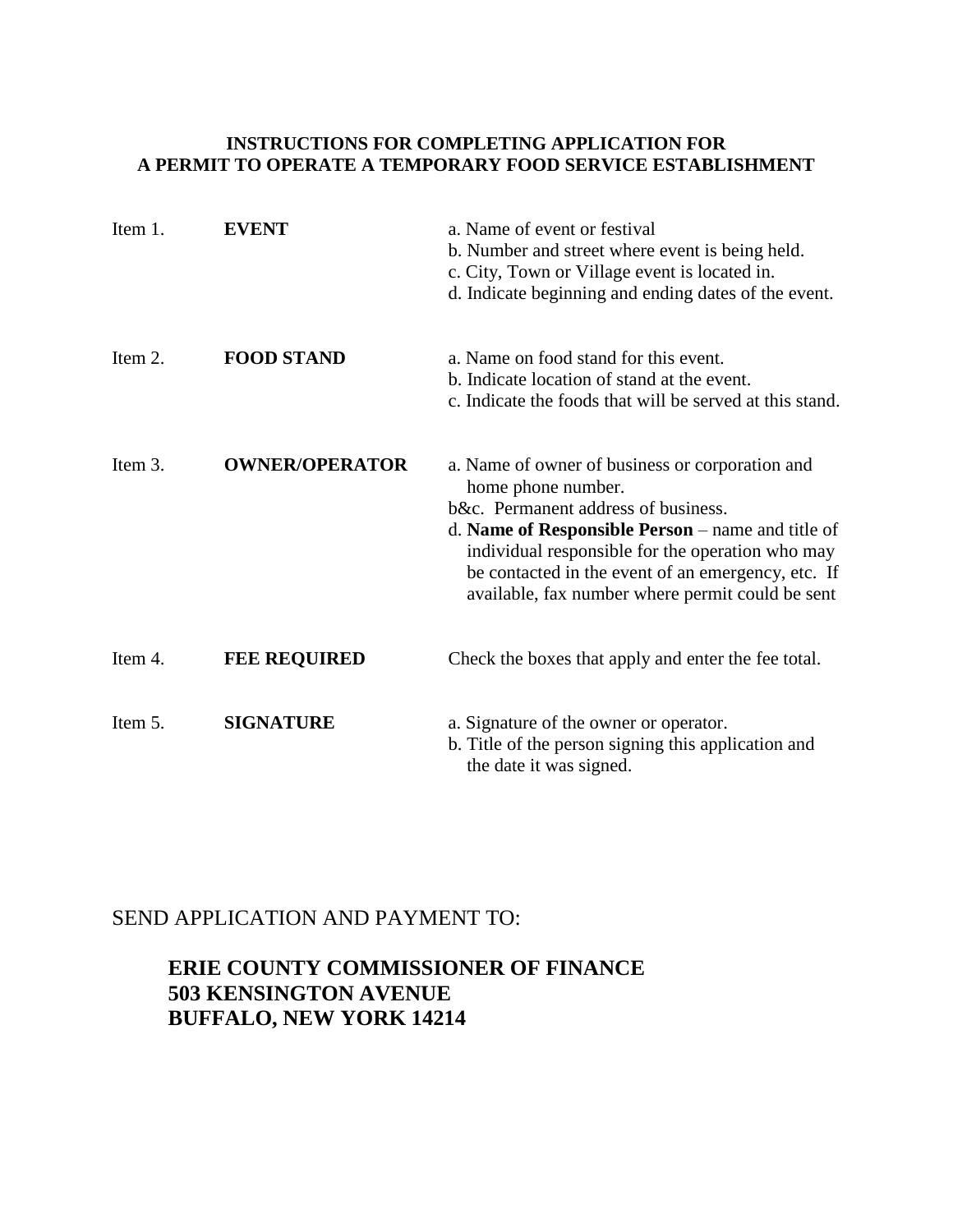# GUIDELINES FOR TEMPORARY FOOD STANDS

- 1. All temporary food service stands must have a valid Health Permit to operate.
- 2. The use of "home canned" or home prepared food is absolutely prohibited.
- 3. Cook poultry until internal temperature reaches 165°F. Cook pork until internal temperature reaches 150°F. Cook eggs until internal temperature reaches 145°F. Cook ground meat until internal temperature reaches 158°F. Cook all other foods to 140°F or higher. Hot foods must be maintained at 140°F or above. All cooked foods that are cooled must be reheated to 165°F if served hot.
- 4. Care must be observed in food storage adequate refrigeration is important. Cold foods must be maintained at or below 45°F at all times.
- 5. Provide a metal stem thermometer  $(0^{\circ}$  220 $^{\circ}$ F) to measure the temperature of foods, both cold and hot.
- 6. Keep time between preparation and serving as short as possible.
- 7. The menu should be limited to avoid leftovers. Hazardous food items requiring extensive preparation must be prepared in a permitted food service establishment.
- 8. Ready-to-eat foods must not be handled during preparation and service. Use plastic gloves, a ladle, tongs or deli-wrap. KEEP HANDS CLEAN.
- 9. HAND WASHING FACILITES must be provided at each food stand. Facilities will consist of soap, paper towels and a container equipped with a tap or spigot to produce a stream of water. Waste water must be collected in a receptacle and disposed of in a sanitary manner. (Hand washing signs must be posted.)



- 10. Convenient and adequate toilet facilities must be available.
- 11. All food handlers must be free from illness, boils, sores and cuts, and use hygienic food preparation practices. NO SMOKING IN FOOD STANDS.
- 12. All single service products and food items, including ice, must be stored a minimum of 6" above the ground or floor surface.
- 13. Food handlers must wear clean clothing. Hats and/or hair restraints are required.
- 14. Condiments for self-service must be provided in approved closed dispensers or single service packages.